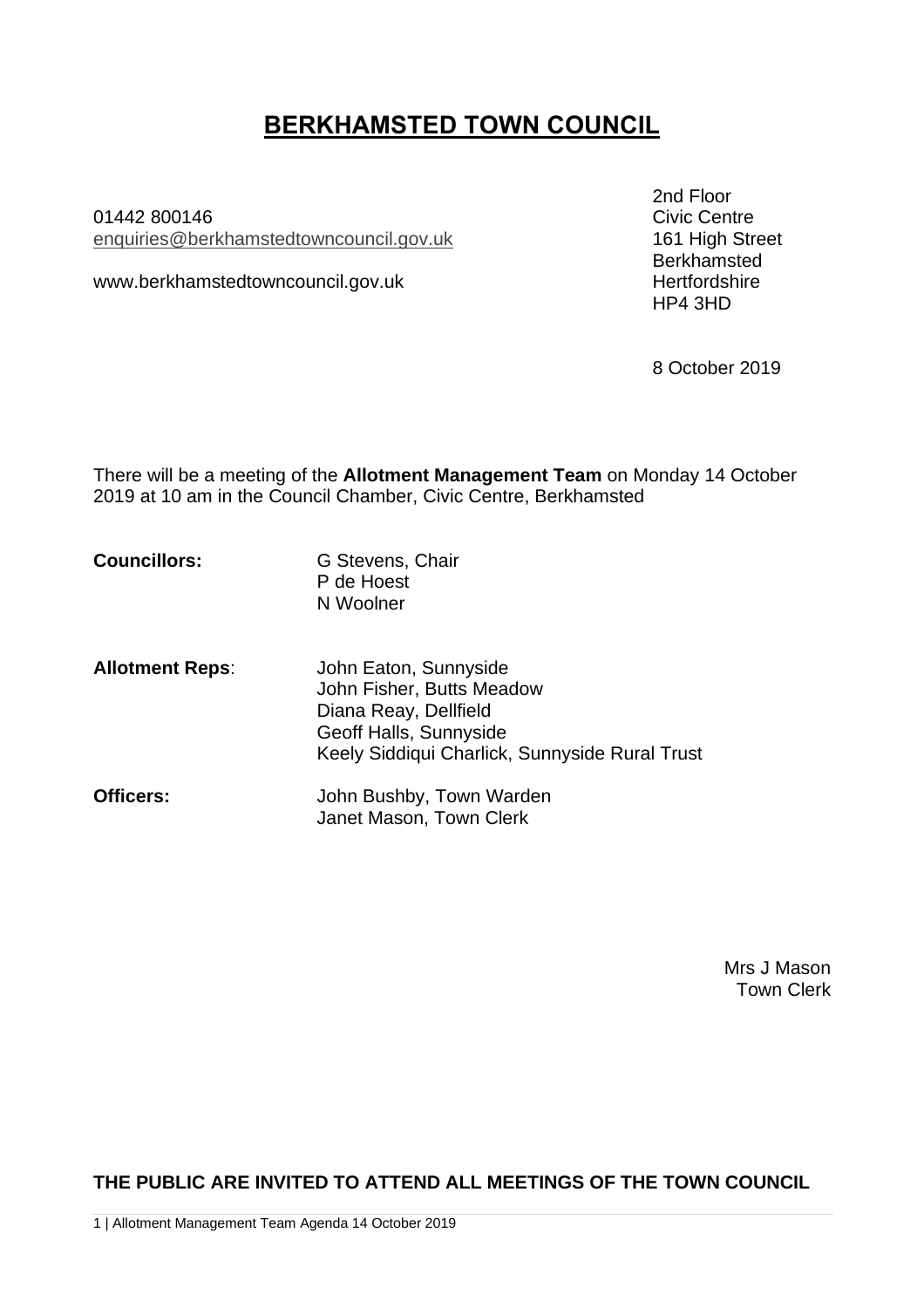# **AGENDA**

## **OPENING MATTERS**

## **AMT 30/19 Apologies for Absence**

To receive any **apologies for absence**.

## **AMT 31/19 Minutes of the previous Meeting**

- (i) To approve the minutes of the previous meeting held on 8 July 2019 (previously circulated);
- (ii) To review action arising from the previous meeting not covered on the agenda.

## **AMT 32/19 Chairman's Communications**

Notice from MCPC (Colony allotment software) - "We are thrilled to announce that we, MCPC Systems, have recently been acquired by IT software company Kogitas Limited…." (Circulated to AMT members on 25-09-19)

## **AMT 33/19 Public Participation**

To invite any public participation

## **FINANCE MATTERS**

#### **AMT 34/19 Income and Expenditure Report**

- (i) To **consider** the allotment income and expenditure at 31 August 2019 (to follow).
- (ii) To note that at 31 August 2019 Allotment Reserves stood at £15,016.

## **ALLOTMENT MATTERS**

(Colony system papers to follow – subject to the system being fixed)

- **AMT 35/19** To consider, as appropriate, allotment and plot inspection reports and other current matters at:
	- (i) Dellfield (DR)
	- (ii) Sunnyside Old and Sunnyside New. (JE)
	- (iii) Butts Meadow (JF)